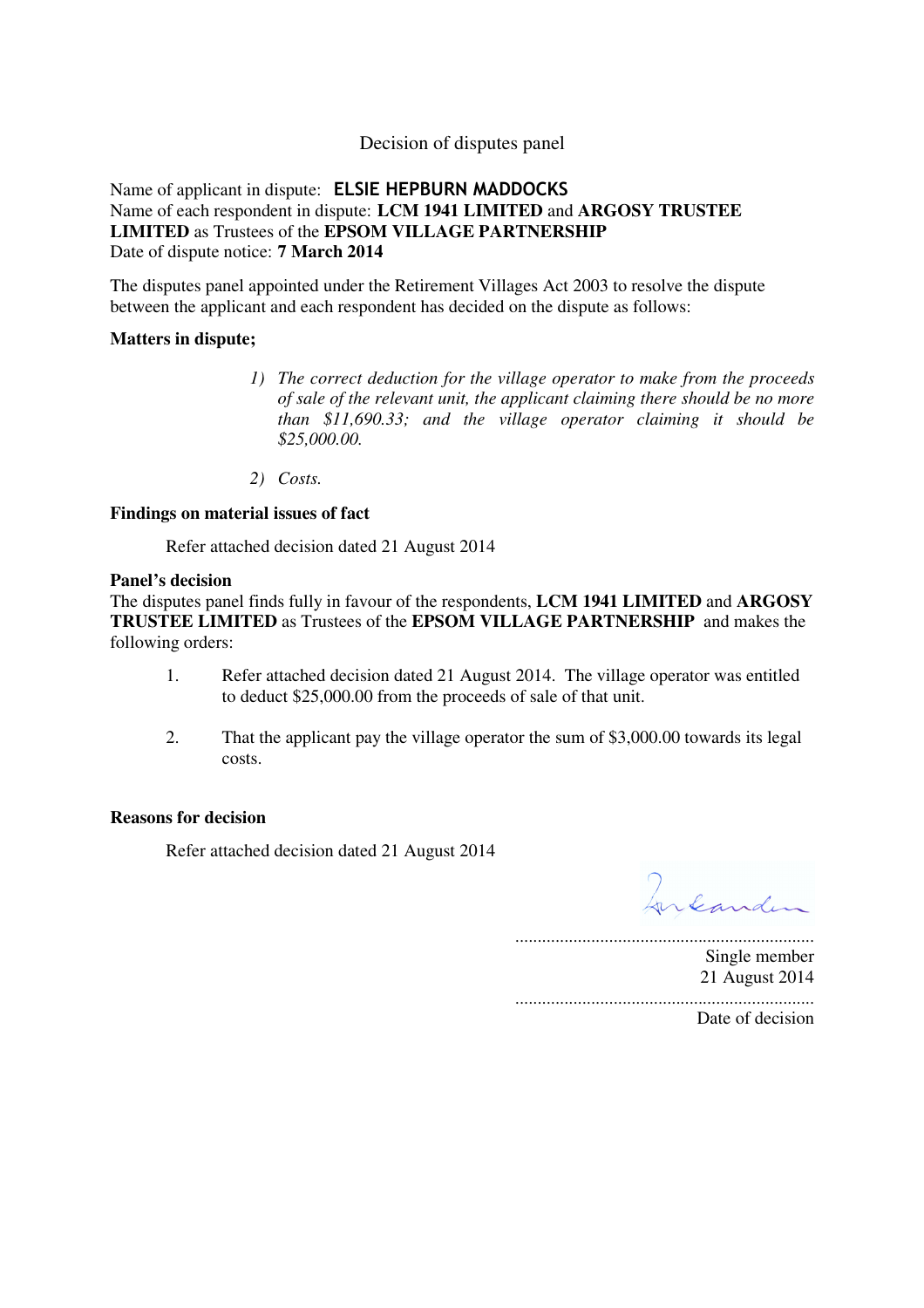### **Note to parties**

You have the right to appeal against the decision of the disputes panel (or of the District Court sitting as a disputes panel) under section 75 of the Retirement Villages Act 2003. An appeal must be filed in the appropriate court within 20 working days of the panel's decision.

Any costs and expenses awarded by the disputes panel must be paid within 28 days.

## **DECISION**

### INDEX

| A F and C Barnes v Anglican Care (Waiapu) Limited 14 |  |
|------------------------------------------------------|--|
|                                                      |  |
|                                                      |  |
|                                                      |  |
|                                                      |  |
|                                                      |  |

### Dispute and appointment

1. The dispute notice dated 7 March 2014 referred to the vacation by the applicant of Apartment 55 in the Epsom Village operated by the respondents as village operator on or about 17 October 2012; the extensive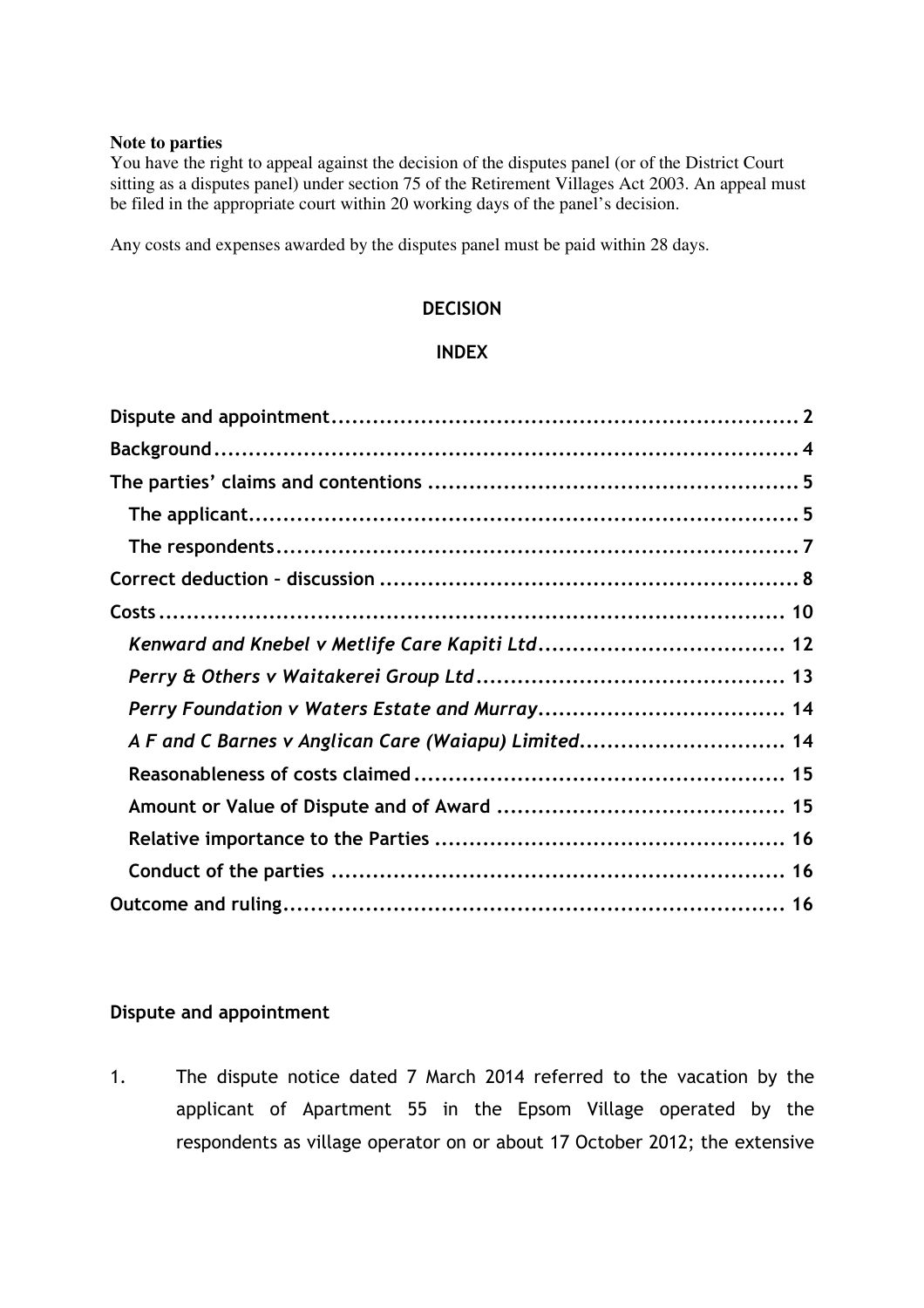redesign and refurbishment of the unit by the respondents; the claim by the respondents to recover the sum of \$25,000.00 from the applicant in relation to that refurbishment; and the applicant's dispute of that amount. Reference was made to an agreement for sale and purchase of the unit by the applicant dated 17 July 1997; and its reference to " … the costs of repainting and recarpeting of the Apartment"; the applicant's view that the cost of repainting and recarpeting would be approximately \$7,000.00; the withholding by the respondents of the sum of \$25,000.00 towards the cost of refurbishment; and the applicant's claim that that retention and cost was outside of the obligations that the applicant had to contribute to the cost of repainting and recarpeting.

- 2. The reply from the respondents dated 5 May 2014 referred to the actual cost of refurbishment of the Apartment 55 as being \$73,381.09; the respondents' interpretation of the relevant documents and liabilities arising thereunder as mentioned below; and the entitlement claimed by the respondents to retain the sum of \$25,000.00 towards the cost of refurbishment of the Apartment.
- 3. Following preliminary exchanges I conducted a pre-hearing telephone conference on 15 May 2014 in which issues were identified and in which the parties agreed that there would be no hearing but that the parties would rely on submissions and documents provided by counsel with the decision to follow (unless I had any further questions). Timetabling was provided and has been complied with.
- 4. The submissions from the applicant included her concession that the reasonable cost of painting and recarpeting totalled \$11,690.33 (compared with the sum of \$7,000.00 referred to in the dispute notice).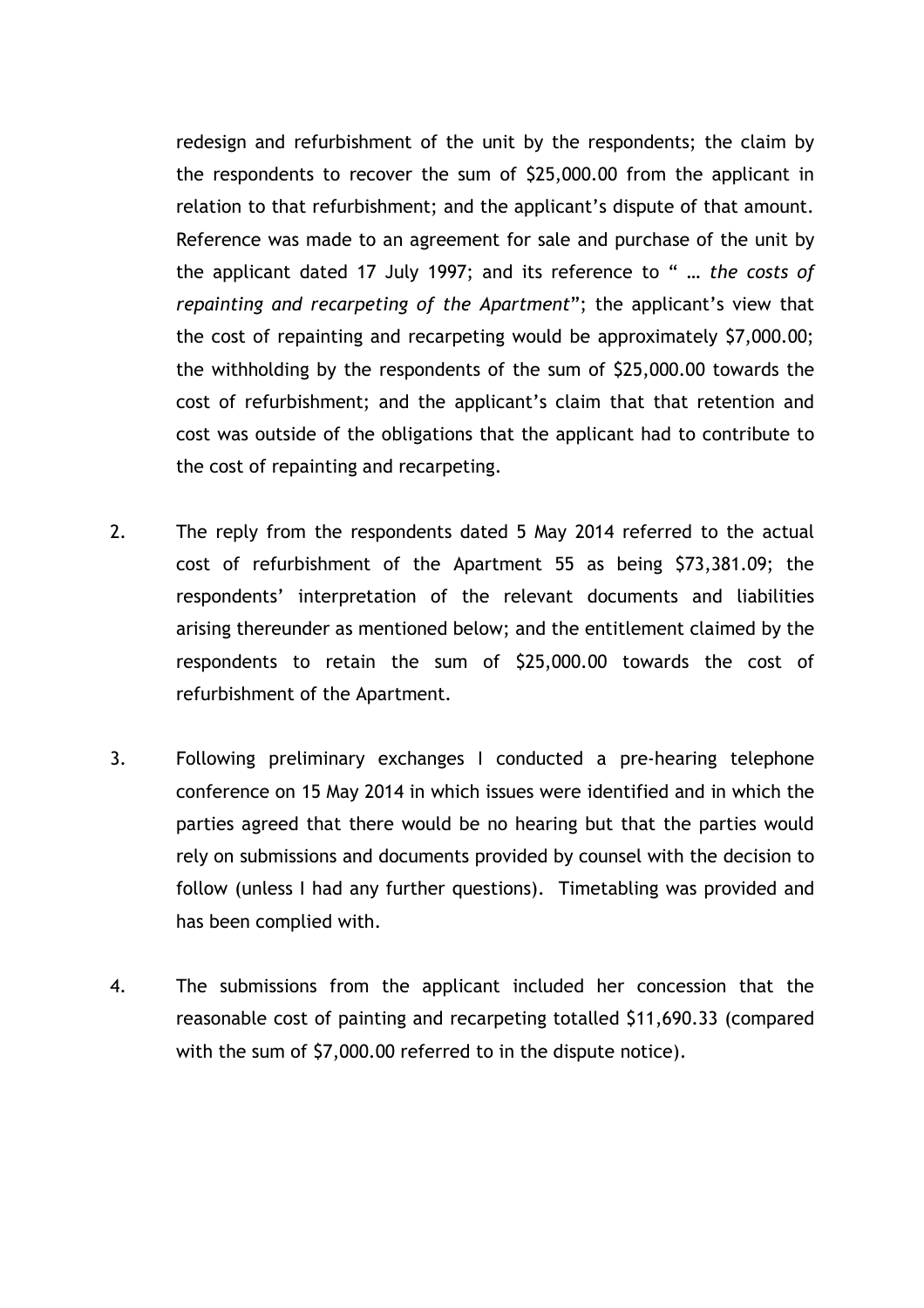## Background

- 5. By lease dated NO C057656.2 Vavasour Charitable Trust Board (Vavasour) leased to Marion Margaret Birch Principal Unit 1T on Unit Plan 126361 (Apartment 55) for 999 years commencing 6 October 1989. Clause 4.2 of that lease made provision concerning the state of repair of Apartment 55 on termination or surrender of the lease. Clause 12 contained provisions for calculation of the amount to be paid to the lessee on surrender or assignment of the Lease which included (and this was not varied in the Variation of Lease referred to below) deduction of "any costs reasonably required to refurbish renovate or reinstate the Unit".
- 6. By Agreement for Sale and Purchase (ASP) dated 7 July 1997 the then lessee, Granite Enterprises Limited (Granite) sold to the applicant (as to a one-half share) and the estate of the late Samuel John Maddocks (not a party to this dispute)(as to the other half-share) the leasehold interest in an Apartment 55 created by lease C057656.2 for the sum of \$190,000.00. The ASP expressly described the interest being sold and included "Subject to Variation of Lease (attached)".
- 7. There were the following special conditions of sale:

"The Purchaser acknowledges that it is purchasing the Lease herein subject to the terms and conditions set forth in the Variation of Lease attached hereto and the Purchaser further acknowledges that the said Variation of Lease shall be registered prior to the registration of the transfer of the interest in the Lease to the Purchaser under this agreement and the Purchaser takes title subject thereto.

"The Purchaser acknowledges that the effect of clauses 2.1 and 4.2 of the Lease (as varied) is that at the end of the occupation of the Unit by the Purchaser the Purchaser shall pay the lessor' [sic] costs of repainting and recarpeting the Apartment".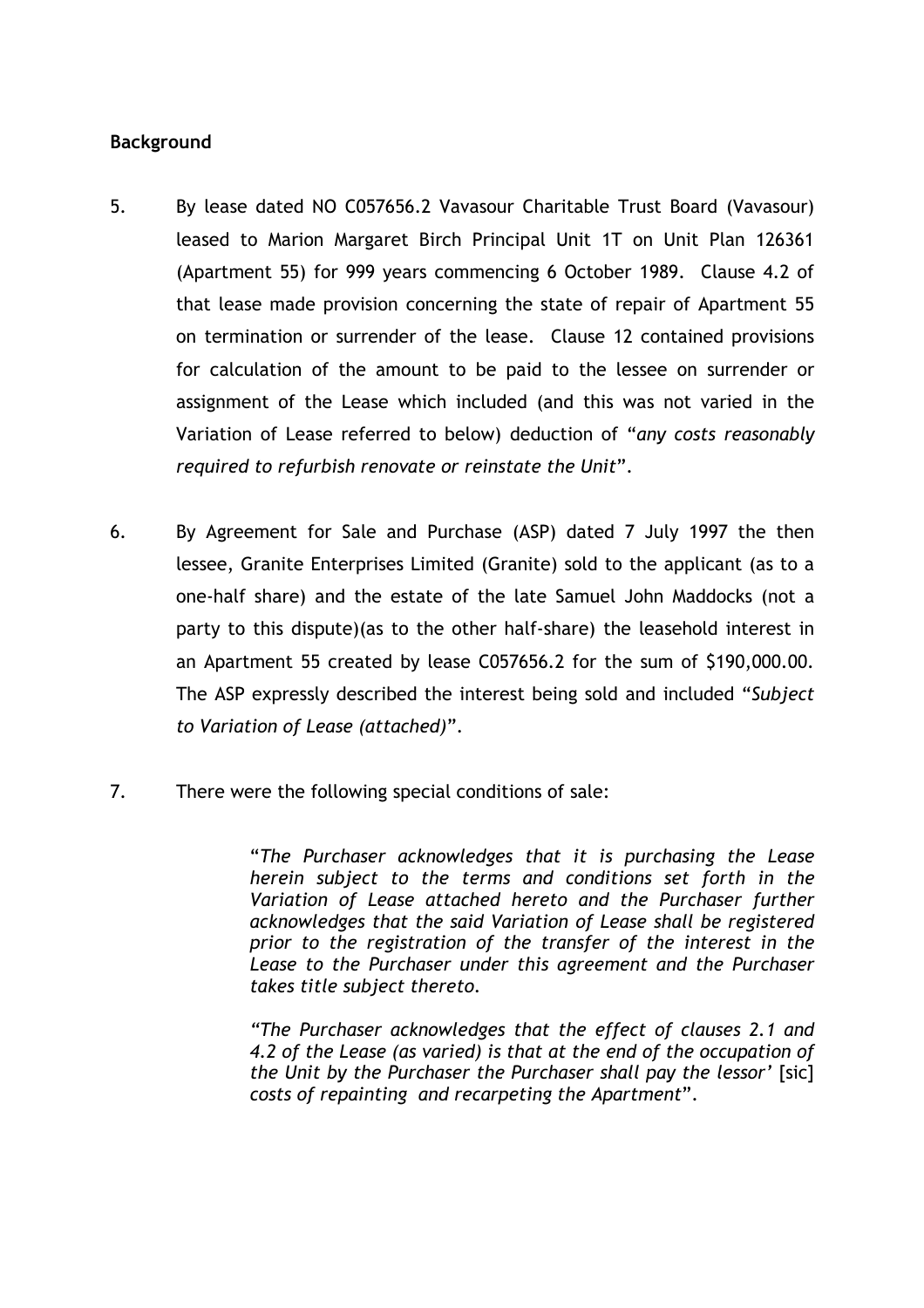8. By Variation of Lease dated 21 July 1997 the then lessor and lessee (in both cases Granite), agreed on certain Variations to Lease 057656.2 including clause 4.2 then providing:

> "The Resident will on surrendering assigning or transferring this lease pursuant to clause 12 hereof or at the expiration or sooner determination of this lease surrender or yield up to the Lessor the whole of the Unit and every part thereof including the Lessor's fixtures and fittings AND will pay to the Lessor such sums as may be expended by the Lessor in refurbishment costs in returning the Unit the fixtures and the fittings to the same condition the Unit was in at the commencement of the Lease including but not limited to repainting and recarpeting" (emphasis added).

There was also variation to the formula in clause 12 but that variation is not relevant to matters at issue.

- 9. It appears common ground that, although the Variation of Lease was dated subsequently to the ASP, it was that document to which reference was made in the Special Conditions of the ASP.
- 10. There have been several changes of ownership of the Retirement Village since that time such that the respondents are now the village operators and owners and Lessors under the Lease as varied.

## The parties' claims and contentions

## The applicant

- 11. The Applicant claims effectively that the Special Condition concerning costs of repainting and recarpeting take priority over any other contractual provision.
- 12. She says that she is entitled to the contractual obligations and entitlements to which that special condition in the ASP refers and that the respondents are not entitled to deduct more than the cost of repainting and recarpeting from the proceeds of disposal of the Apartment.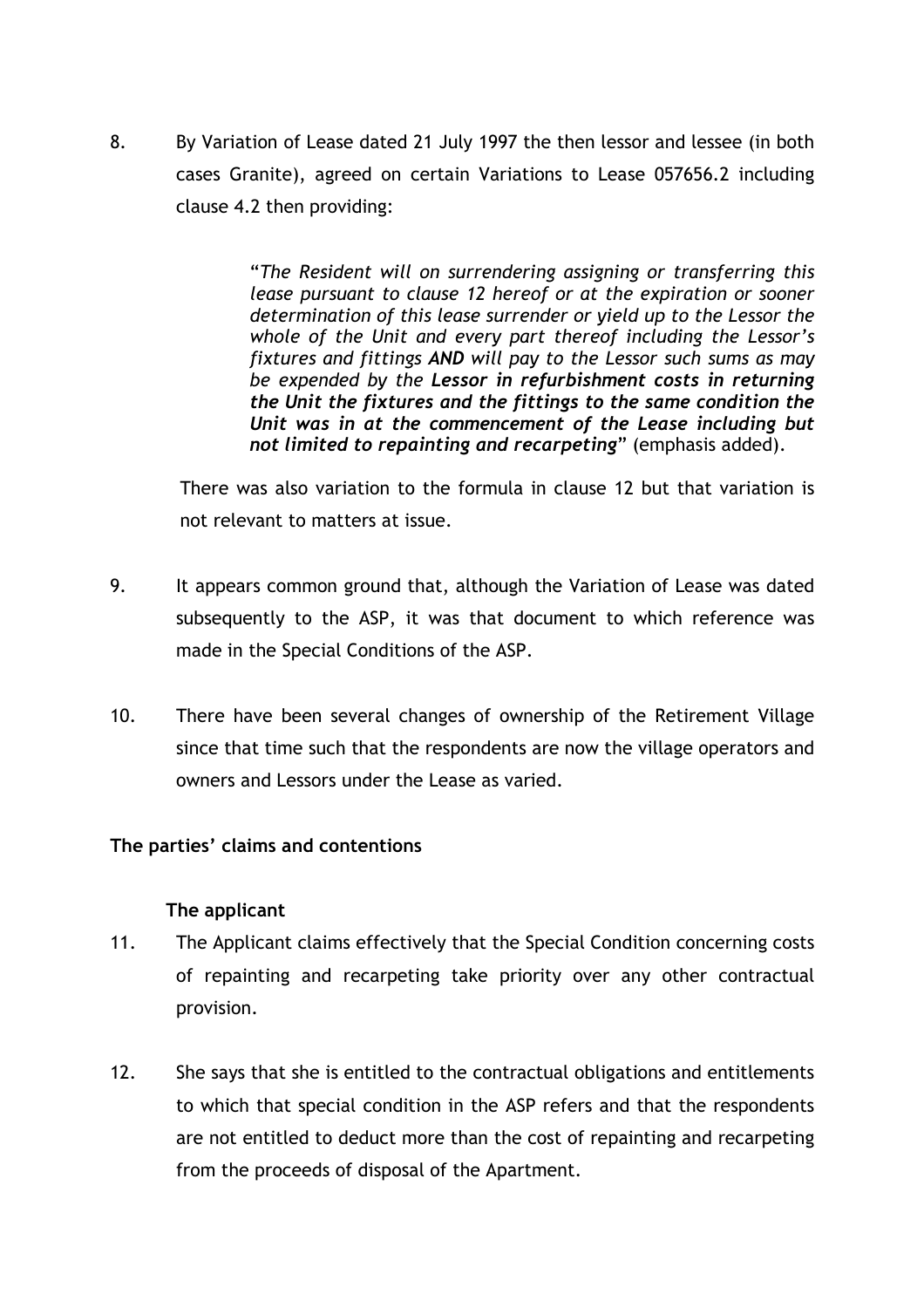- 13. She contends that that special condition was "clearly intended to give comfort to the incoming purchaser and lessee" such that the formal part of the Lease's broader terms should be limited to the obligation referred to in that clause and that there are "was no other purpose it could serve".
- 14. The applicant argues that the ASP, the Lease and the Variation comprise documents that constitute an Occupation Right Agreement as defined by section 5 of the Retirement Villages Act 2003 (the RV Act). The dispute, she claims, should be determined having regard to all of those three documents as they comprise her Occupation Right Agreement.
- 15. She submits that the special condition supercedes the provision of the Lease, specifically in its reference to clauses 2.1 and 4.2 of the Lease and to the Variation and "seeks to reduce the effect of the amended clause 4.2".
- 16. The applicant further submits that the formula prescribed in clause 12.2 of the Lease (which was also varied in the Variation) must be read subject to that special condition which supercedes the Lease and clarifies the obligation the applicant was required to meet at the end of occupation of her unit.
- 17. The applicant sought to rely on evidence from an affidavit provided in which it was said that the General Manager of the respondents confirmed their acceptance that there were bound by the ASP provisions. That is disputed by the respondents who filed an affidavit from the General Manager. I disregard that evidence entirely. Any discussions there were between those persons were in the context of the dispute as then pending in March 2014 and I interpret the affidavits as being that it was in an endeavour to reach a settlement that any discussion was held and concession may have been made. I accept the respondents' submissions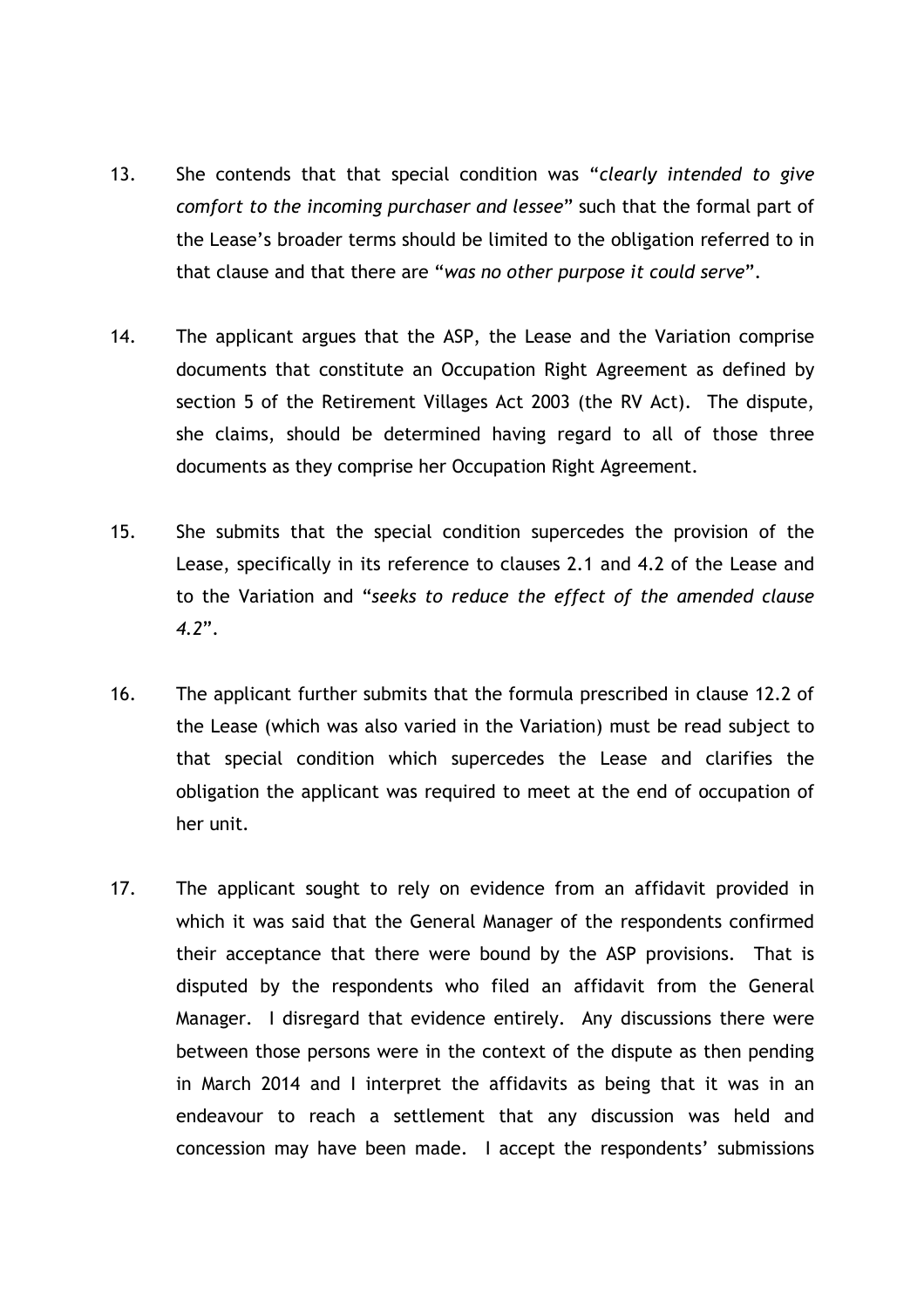that those exchanges were privileged in that context and I disregard them. Even if I were to consider them, it would be a very strange result that the dispute would continue when the very essential item on which the respondent continues to rely was purportedly waived by the General Manager on their behalf.

### The respondents

- 18. In reply the respondents submit first that they are not bound by the provisions of the ASP; on the basis that they were not a party to it and cannot as a matter of law therefore be bound by any commitment that the then contracting parties may have made to each other.
- 19. They dispute that the relevant provisions of the RV Act changed the substantive rights of the parties and contractual obligations, referring to them as "essentially only procedural provisions intended to set out the situations in which the powers of the Dispute Panel are to apply; [and do] not do something so fundamental as to override basic contract law".
- 20. The respondents submit that the clause of the Lease as amended by the Variation overrides any contractual obligations that Granite may have had with the applicant. They further submit that the purpose of Special Condition 2 in the ASP was merely to record the applicant's awareness and acknowledgement that refurbishment would include the cost of repainting and recarpeting but not intended as a limitation to the words of clause 4.2 of the Lease. They point to the absence of any evidence that the insertion in the Special Condition 2 in the ASP was to reassure the applicant and argue that more would have been said had that been the case.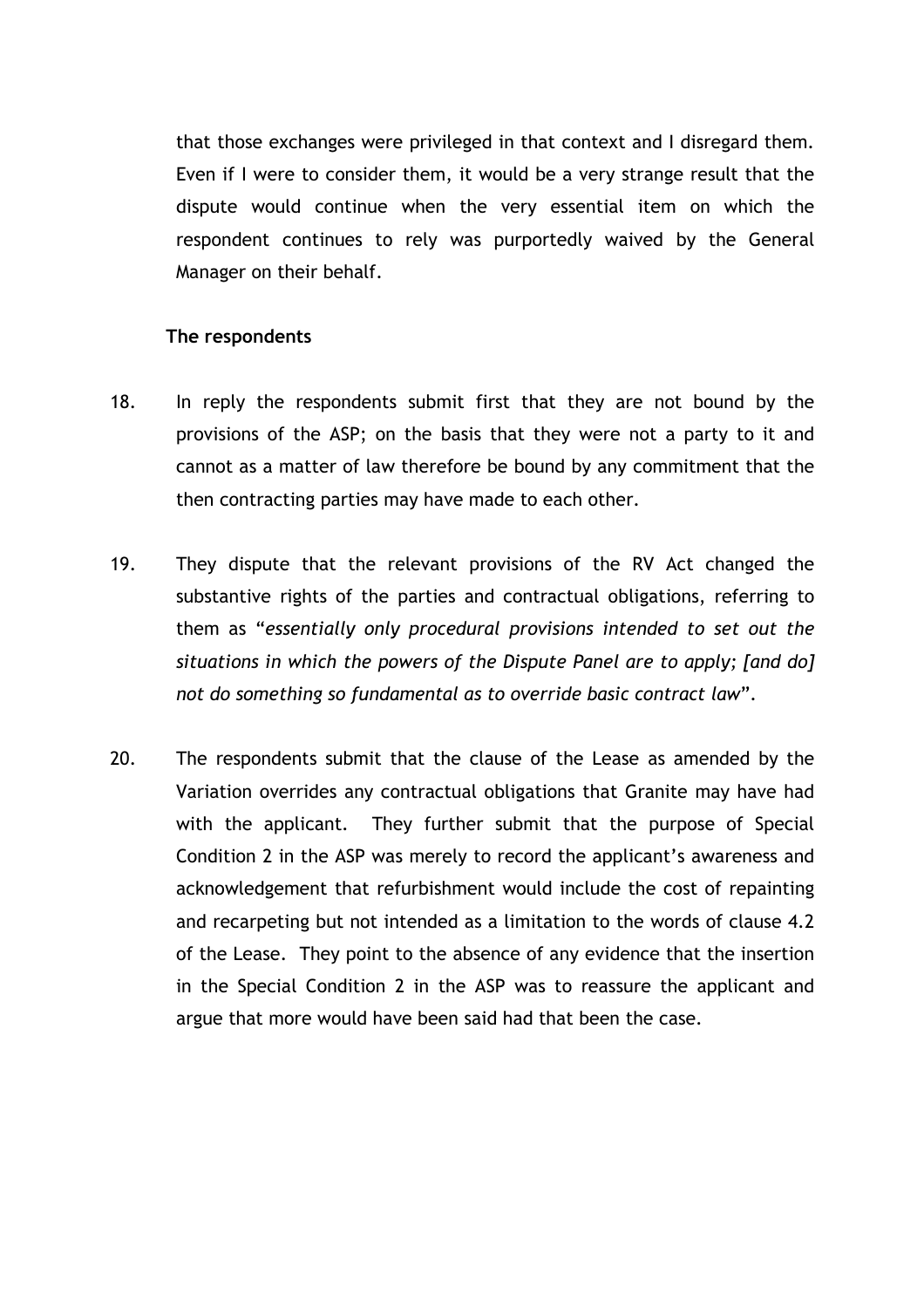## Correct deduction – discussion

- 21. It is the view of the disputes panel that the overriding provision was the Lease as varied and that its provisions are not subject to, or superceded by, the special conditions in the ASP.
- 22. Under clause 14 of the Lease as varied by the Variation the respondents were entitled to deduct from the sums otherwise due to the applicant on termination of the Lease the total cost of refurbishment to reinstate the Apartment into the condition it was in at the commencement of the Lease and its entitlement to recovery is not limited to the cost of repainting and recarpeting as claimed.
- 23. There appeared no dispute that the respondents had spent at least \$25,000.00 on the refurbishment and indeed there was evidence of the total cost having been much higher than that. Because the respondents are only seeking to deduct the sum of \$25,000.00, that is an appropriate deduction.
- 24. I note that there is reference in the submissions (Paragraph 34) to the respondents' being willing to reduce their claim "only for the purposes of reaching settlement, and the matter has now progressed beyond this", but I perceive that in fact the respondents only wish to deduct the sum of \$25,000.00; and if I am wrong in that, that is the appropriate amount that should be deducted.
- 25. There was a formal lease between the then parties. There was negotiation with the applicant (and the estate of the late Mr Maddocks) at the time they purchased the Apartment from the previous owner. That negotiation was made with the then owner of the premises, the village operator, Granite. That negotiation included reference expressly to the fact that the lease would be varied so far as the amount that would be deducted on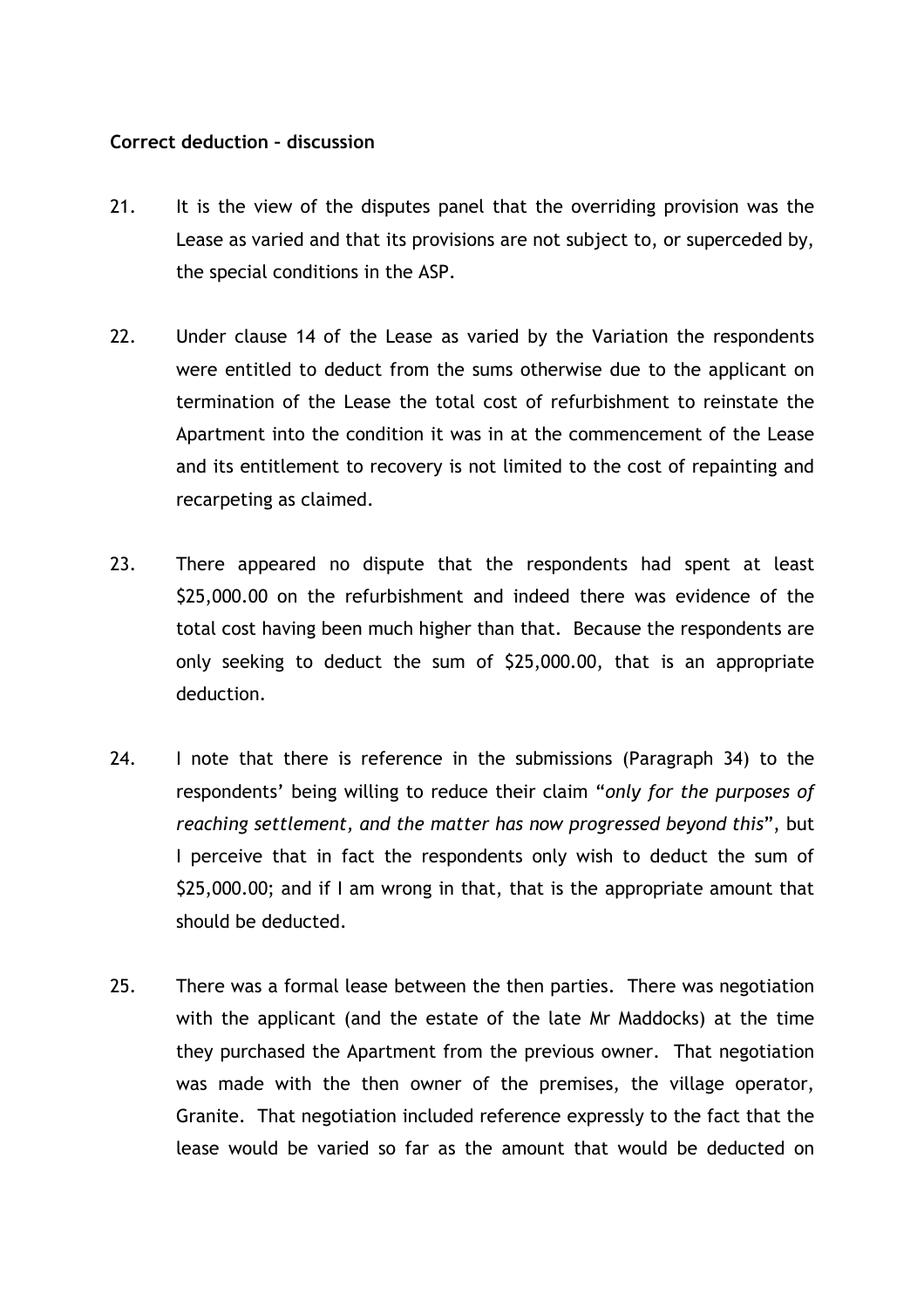surrender or termination of the lease for refurbishment costs to the Apartment. The variation was expressly recorded in a Variation of Lease entered into at the time. The Variation and its terms were expressly recorded in the ASP entered into between Granite and the applicant (and the estate of the late Mr Maddocks).

- 26. I have decided that the applicant must have been aware that Granite was insisting on the Variation and its terms being applicable in the context of the purchase of the Apartment by the applicant and the estate of Mr Maddocks. Although there is reference in the special conditions in the ASP to the cost of repainting and recarpeting only, there is also express reference to the terms of the lease and its Variation. Had it been intended that the Variation would be superceded by the provisions of Special Condition 2, that, in my view, would have been clearly expressed.
- 27. It is certainly an interpretation of the Special Condition that that is only an emphasis of parts of the deductions that could be made to underline that the cost would be included in the deductions for refurbishment.
- 28. Special Condition 2 is an acknowledgement by the applicant (and the estate of the late Mr Maddocks); it is not a covenant on the part of the vendor, Granite, which I would expect to be more likely if the express provisions of the varied lease were to be altered by agreement between the then parties.
- 29. The registered document, the Lease and its Variation, must take precedence over any private contractual arrangement that the applicant had with Granite. I do not accept that the respondents are bound by a private contractual provision to which they were not a party and of which there is no evidence of their having been given notice.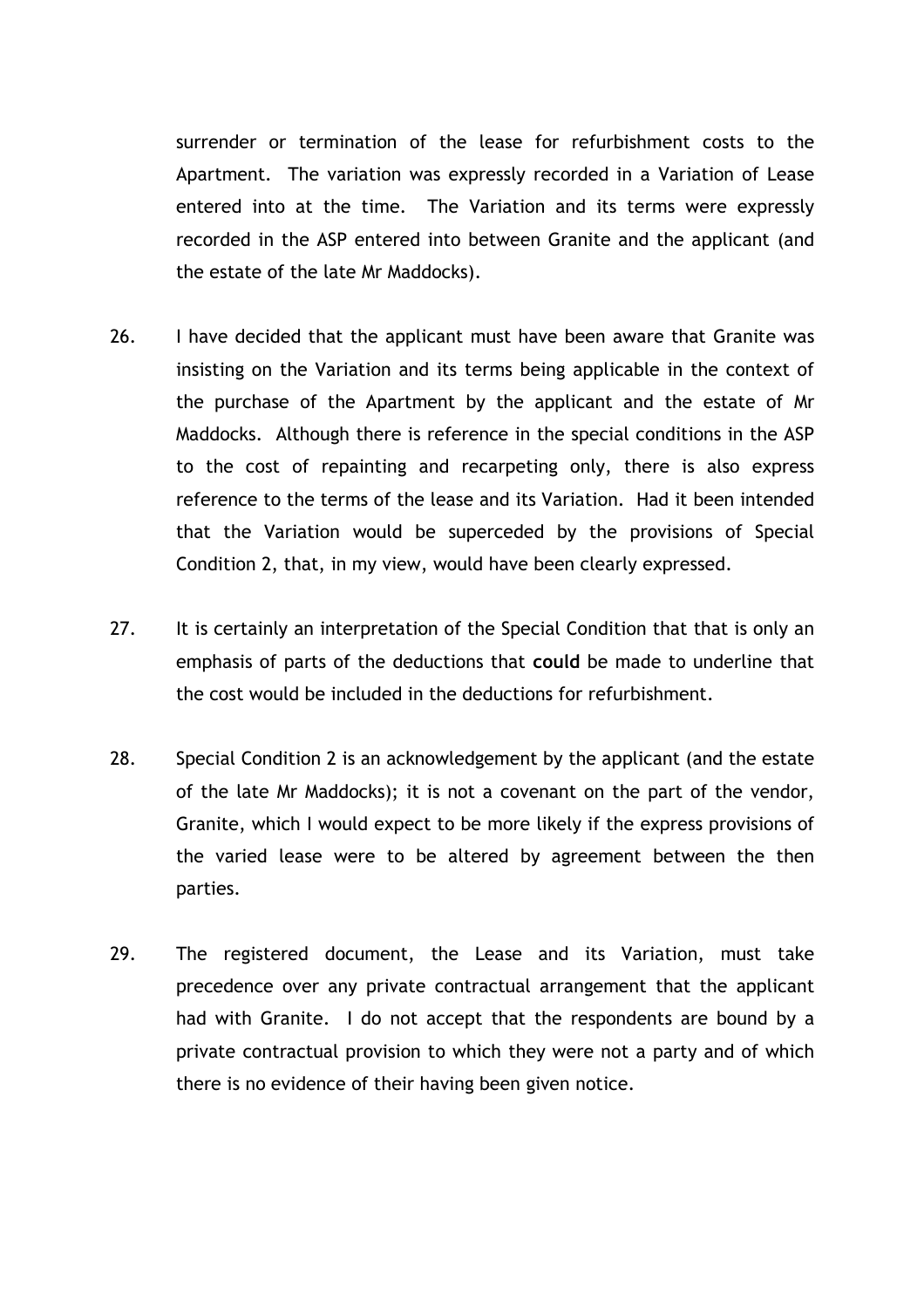- 30. The definition of "Occupation Right Agreement" in section 5 of the RV Act includes that it refers to any written agreement or combination of documents that "specifies any terms or conditions to which [the right to occupy a residential unit] is subject". I do not consider that the procedural provisions concerning dispute notices and their resolution in later parts of the RV Act alter that definition. It is begging the question in the definition to rely on the same to argue that the Occupation Right Agreement includes the ASP in this case. The applicant can only say there is some ambiguity or disparity between the ASP and the varied Lease and argue that one supercedes the other. The fact that they all may be part of the Occupation Right Agreement as argued does not resolve the ambiguity or difficulty of interpretation that the case involves.
- 31. The conclusion is that the respondents are entitled to rely on the clauses of the Lease as varied by the Variation of Lease and were entitled to deduct the cost of refurbishment of the Apartment from the proceeds of its disposal. They have limited that claim to \$25,000.00 towards the cost and in the opinion of the disputes panel, they are entitled to do so.

## **Costs**

- 32. The applicant has sought a contribution towards her for legal costs, \$9,800.00. That claim is rejected on the basis of the outcome.
- 33. The respondents in their submissions say that they accept that they are obliged to meet the costs of the disputes panel under sections 74(1) and (2)(d) of the RV Act. In fact there have been decisions of the disputes panel where it has been said that the obligation under section 74(1) is the primary obligation of the village operator in the first instance but that there made be consideration of recovery of costs incurred by the village operator in payments to the disputes panel.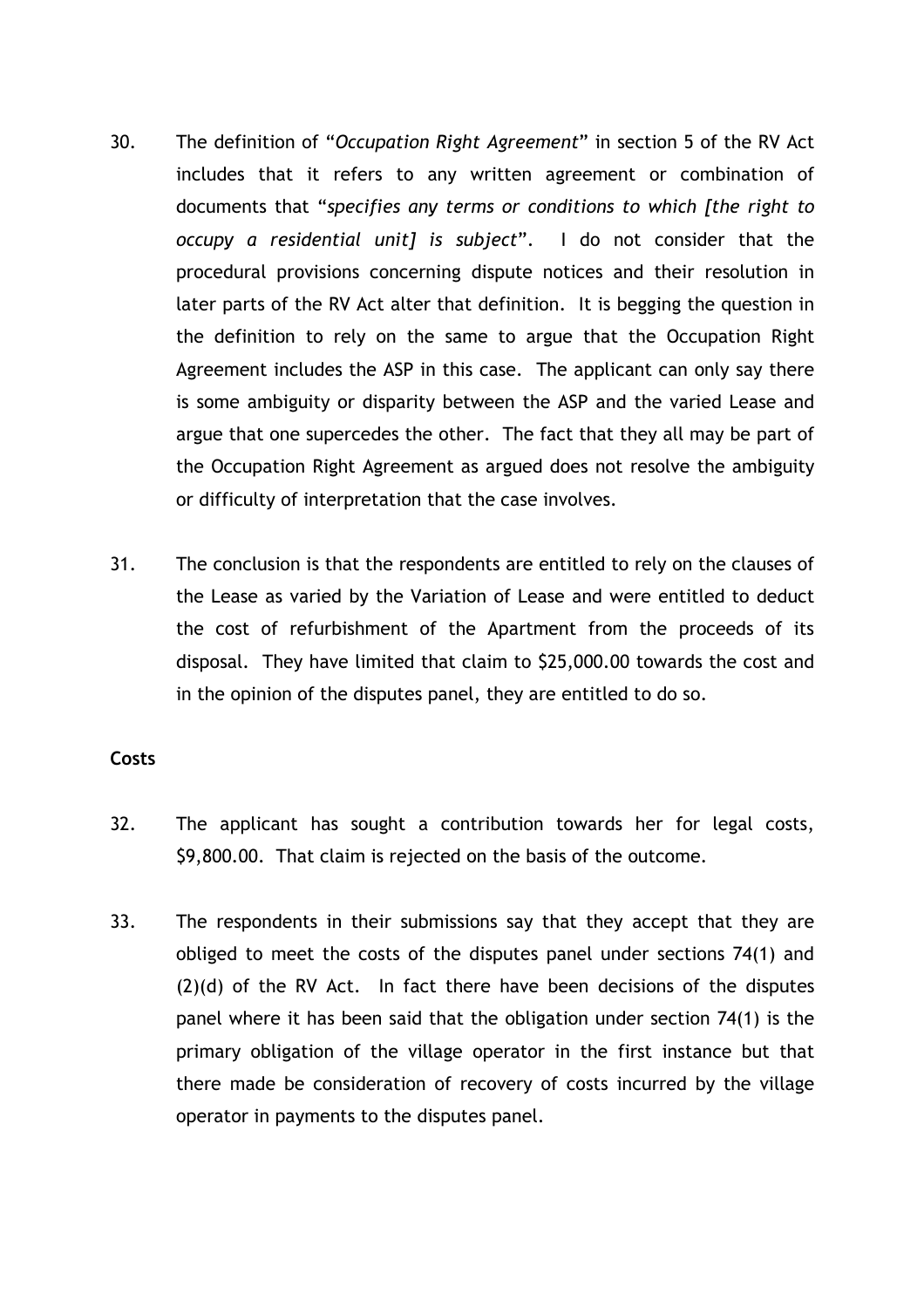- 34. The respondents seek an award of costs and expenses towards its costs if the decision is fully or substantially in their favour. They say that their costs and estimated further costs total some \$13,140.00 plus GST. They seek an order for payment of costs in that sum.
- 35. The statutory provision for costs in a dispute resolution process under the Retirement Villages Act 2003 ("RV Act") is section 77 which reads as follows:

## "74 Costs on dispute resolution

- (1) The operator that appoints a disputes panel is responsible for meeting all the costs incurred by the disputes panel in conducting a dispute resolution, whether or not the operator is a party to the dispute.
- (2) Whether or not there is a hearing, the disputes panel may—
	- (a) award the applicant costs and expenses if the disputes panel makes a dispute resolution decision fully or substantially in favour of the applicant:
	- (b) award the applicant costs and expenses if the disputes panel does not make a dispute resolution decision in favour of the applicant but considers that the applicant acted reasonably in applying for the dispute resolution:
	- (c) award any other person costs and expenses if the disputes panel makes a dispute resolution decision fully or substantially in favour of that person:
	- (d) in a dispute where the operator is not a party to the dispute, award to the operator, by way of refund, all or part of the costs incurred by the disputes panel in conducting a dispute resolution.
- (3) The disputes panel must make a decision whether to award costs and expenses under this section and the amount of any award—
	- (a) after having regard to the reasonableness of the costs and expenses and the amount of any award incurred by the applicant or other person in the circumstances of the particular case; and
	- (b) after taking into account the amount or value of the matters in dispute, the relative importance of the matters in dispute to the respective parties, and the conduct of the parties; and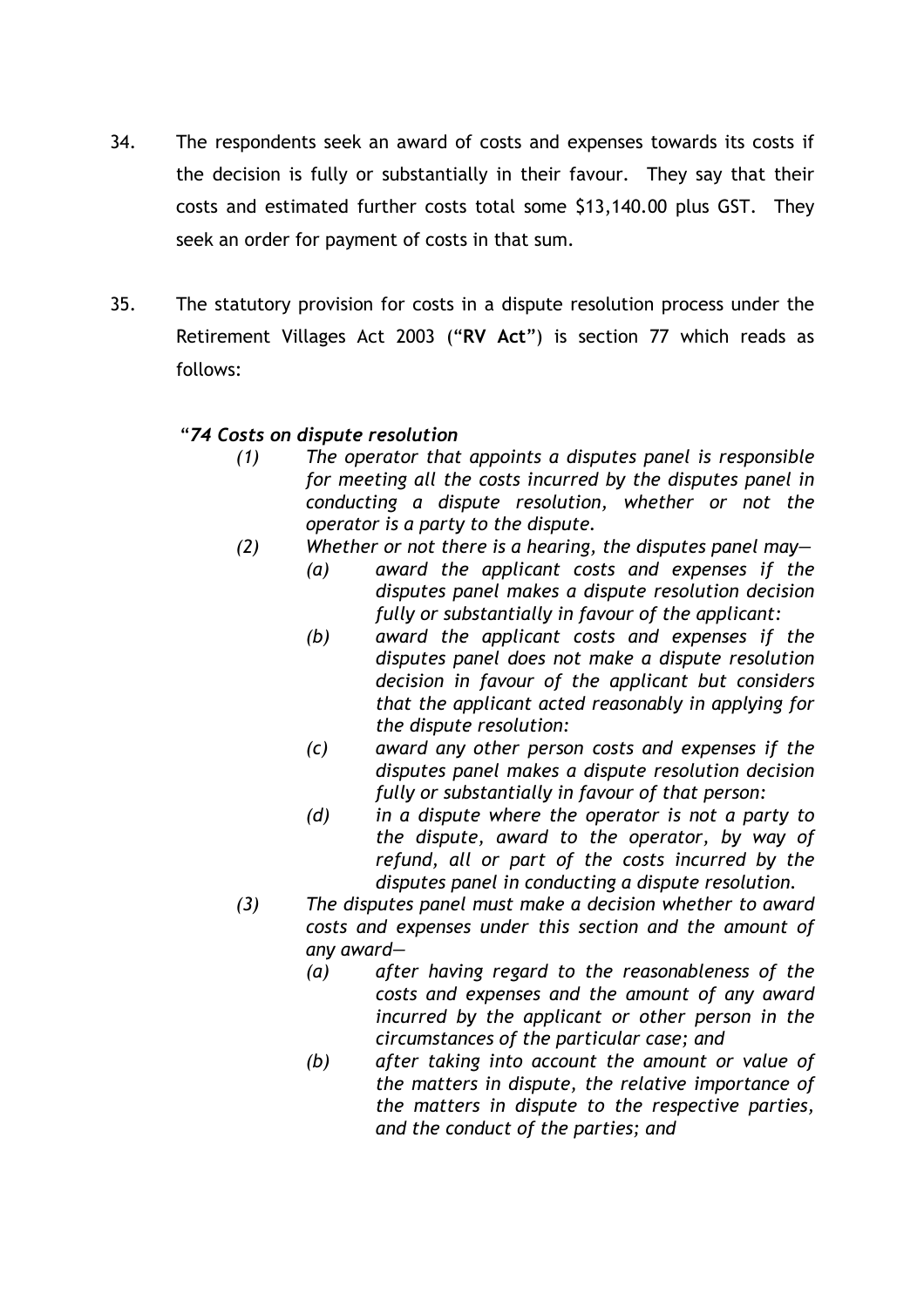- (c) in accordance with, and subject to any limitations prescribed in, any regulations made under this Act for the purpose.
- (4) Any person against whom costs and expenses are awarded under this section must pay them within 28 days of the decision to award them".
- 36. Costs applications have been considered by the disputes panel in a number of previous disputes to which reference is now made.

# Kenward and Knebel v Metlife Care Kapiti Ltd<sup>1</sup>

37. That case involved a dispute concerning an alleged failure by the village operator to control a fish smoker which another resident was using which, it was claimed, was causing a nuisance. The panel found the process fundamentally flawed because the other resident was not a party to the dispute and the applicants were seeking to make the village operator enforce rights against that party. The remedy sought by the applicants was refused first because of that fundamental natural justice issue but also because the panel was not satisfied that the smoker was a nuisance and further was satisfied that the village operator had taken all reasonable steps to try to resolve the dispute. In dealing with a cost application from the village operator the panel first referred to, but dismissed, the apparent argument that section 74 may not apply to an application for costs by the village operator because there is no express reference to this. The panel said:

> "50 … The operator is indeed required to meet all the costs incurred by the disputes panel. That does not mean however that applicants cannot be required to reimburse or compensate the operator for some of those costs. Should an order for costs be made against an applicant in favour of an operator, the operator continues to be responsible under section 74(1) for payment of the costs incurred by the disputes panel. The applicants would not directly be paying any of those costs although that might be the indirect result. An order for

 $\overline{a}$ 

 $1$  16/1/09; N J Dunlop (Panel Member)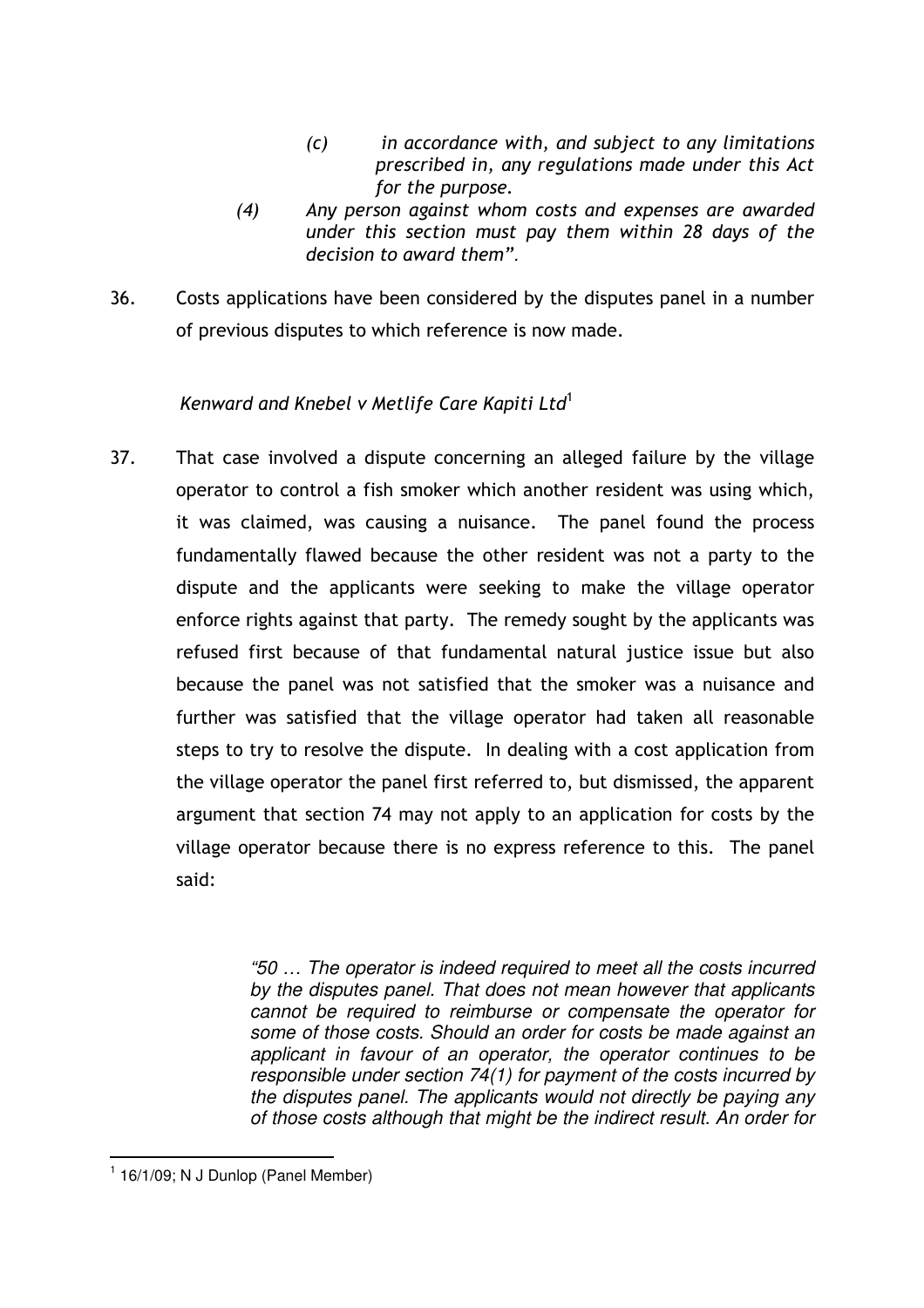costs relates not only to the costs incurred by the operator in relation to the disputes panel. Such an order may also relate to other costs incurred by the operator in respect of being a party to the dispute … A further indication that an award of costs can be made in favour of an operator under section 74(2)(c) is that paragraph (d) permits an operator to be reimbursed for part of the costs incurred by the disputes panel in a situation where the operator is not a party. It could be argued that an operator should only receive a refund where it is not a party, otherwise applicants might be unduly discouraged from bringing disputes against operators. But the Panel Member prefers the opposite argument which is that it is unlikely that the legislature would have intended that an operator could be refunded all or part of costs incurred where it is not a party, but could not receive an award of costs in its favour where it is a party and has presumably incurred greater expense than if it were not a party."

38. The village operator claimed internal management costs and external fees totalling \$12,945.00. The disputes panel member's costs approximated \$14,000.00 including airfares. Having taken various aggravating and mitigating factors into account the disputes panel member ordered each of the two applicants to pay the village operator \$750.00 towards those costs.

# Perry & Others v Waitakerei Group Ltd<sup>2</sup>

- 39. The dispute in that case concerned compliance by the village operator with the requirements of regulation 49 (d) and (e) of the Retirement Villages (General) Regulations 2006 which includes provision for the contents of a Deed of Supervision. There was further concern that the village operator had not been complying with the Deed of Supervision in the keeping of its accounts. The disputes panel ruled that there had been no failure to comply with the appropriate regulations. The village operator sought costs claiming that the dispute notice had been "frivolous".
- 40. In ordering a contribution of \$1,000.00 towards the costs of the respondent including the disputes panel costs, the disputes panel in that case said:

 $\overline{a}$  $2$  30/10/07 : D M Carden – Penal Member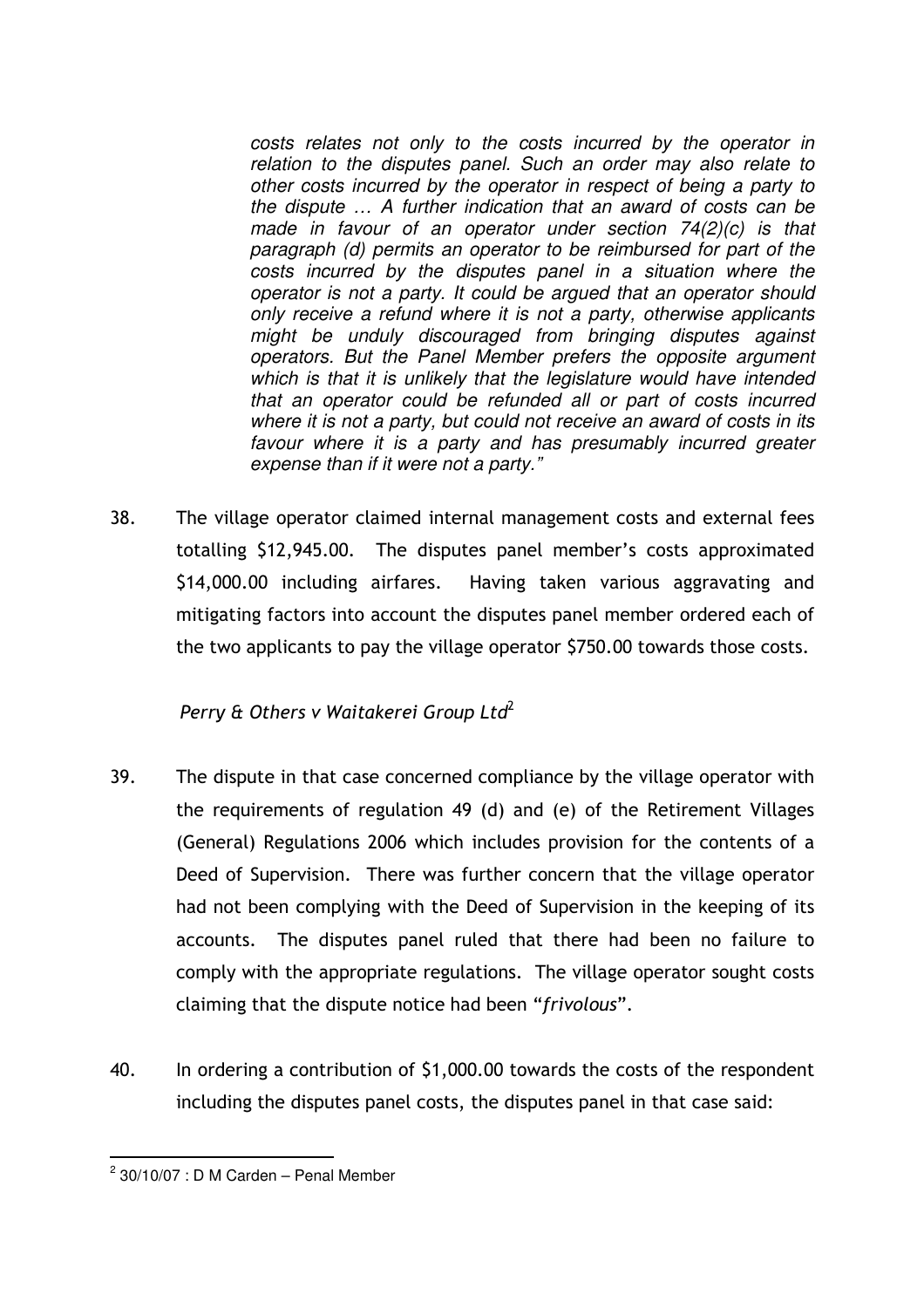- "36. It will be seen that the jurisdiction to order costs is discretionary ("may"). Any award that I may make would be under  $s.74(2)(c)$ because the respondent is in this regard an "other person". Certainly my decision is fully in favour of the respondent"
- …
	- 38. There is one other matter that needs mention. The power to award costs under s.74(2)(c) refers to "costs and expenses". This contrasts with the power to award costs under s.74(2)(d) in a dispute [where] the operator is not a party which speaks of a "refund … of the costs incurred by the disputes panel in conducting a dispute resolution". My view is that the power under s.74(2)(c) (applicable in this case) does include the costs of the disputes panel".

Perry Foundation  $v$  Waters Estate and Murray<sup>3</sup>

- 41. An order for costs In favour of the village operator/applicant was made in that case for a contribution of \$8,000.00 towards the costs that the village operator had incurred both in its own costs and in respect of the dispute panel costs.
- 42. It was said<sup>4</sup>:

"The requirements of section 74 of the RV Act are a two-stage process; first to decide whether an applicant for costs is entitled to those costs having regard to the provisions of section 74(2); and secondly then to take into account the factors in section 74(3) to determine whether there should be an order for costs and, if so, the amount.

A F and C Barnes v Anglican Care (Waiapu) Limited $^5$ 

43. An order for costs was declined in an application made by the successful village operator in this case. It was accepted that there was jurisdiction to

 3 20/12/13; D M Carden – Panel Member

<sup>4</sup> Paragraph 22

 $<sup>5</sup>$  13/12/13; D M Carden – Panel Member</sup>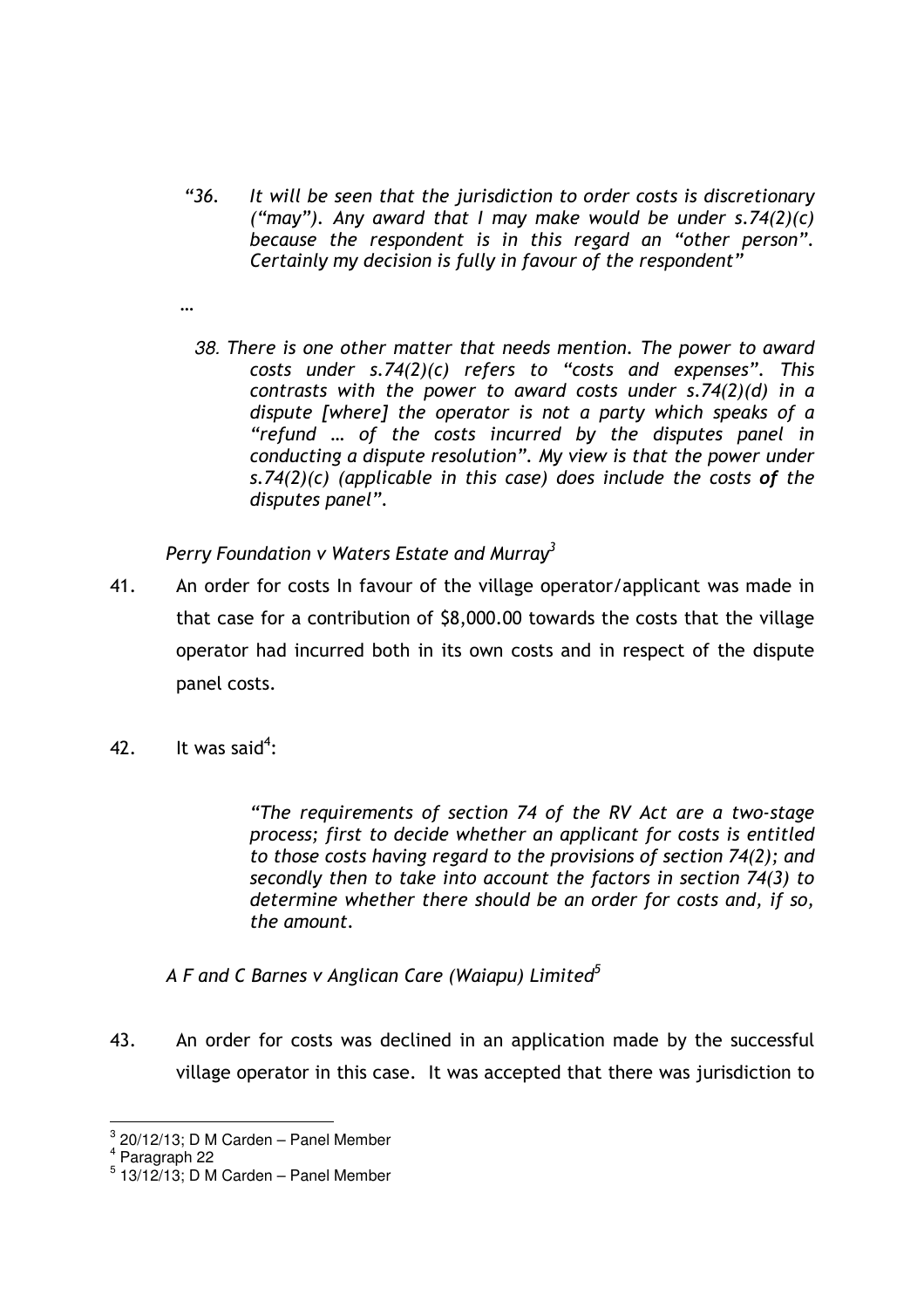order costs under section 74(2)(c) of the RV Act but it was considered that there had been sufficient merit in the arguments advanced by the claimants/applicants in support of the dispute notice that there should be no order for costs against them even although those arguments were rejected.

44. The disputes panel must decide the matter under section 74(3) of the RV Act. That subsection addresses:

44.1. Whether to award costs and expenses and

44.2. The amount of any award.

- 45. There are to certain matters which the disputes panel is required to have regard to (subsection  $3(a)$ ) and matters which the disputes panel must take into account (subsection 3(b)).
- 46. Reasonableness of costs claimed The respondents gave no information about the costs they had incurred other than a statement from counsel on their behalf that these had to that time totalled \$10,140.00 plus GST and that there were anticipated further costs of approximately \$3,000.00 plus GST . I cannot assess the reasonableness of those costs in the absence of better information. I note that the applicant is only claiming costs totalling \$9,800.00 and that is a factor to take into account. My assessment is that a reasonable amount to consider when calculating an award of costs would be \$9,500.00 inclusive of GST.
- 47. Amount or Value of Dispute and of Award That is self-evident from the figures above, namely the difference between the amount claimed as correct deduction by the applicant, \$11,690.33, and by the respondent, \$25,000.00, namely \$13,309.67.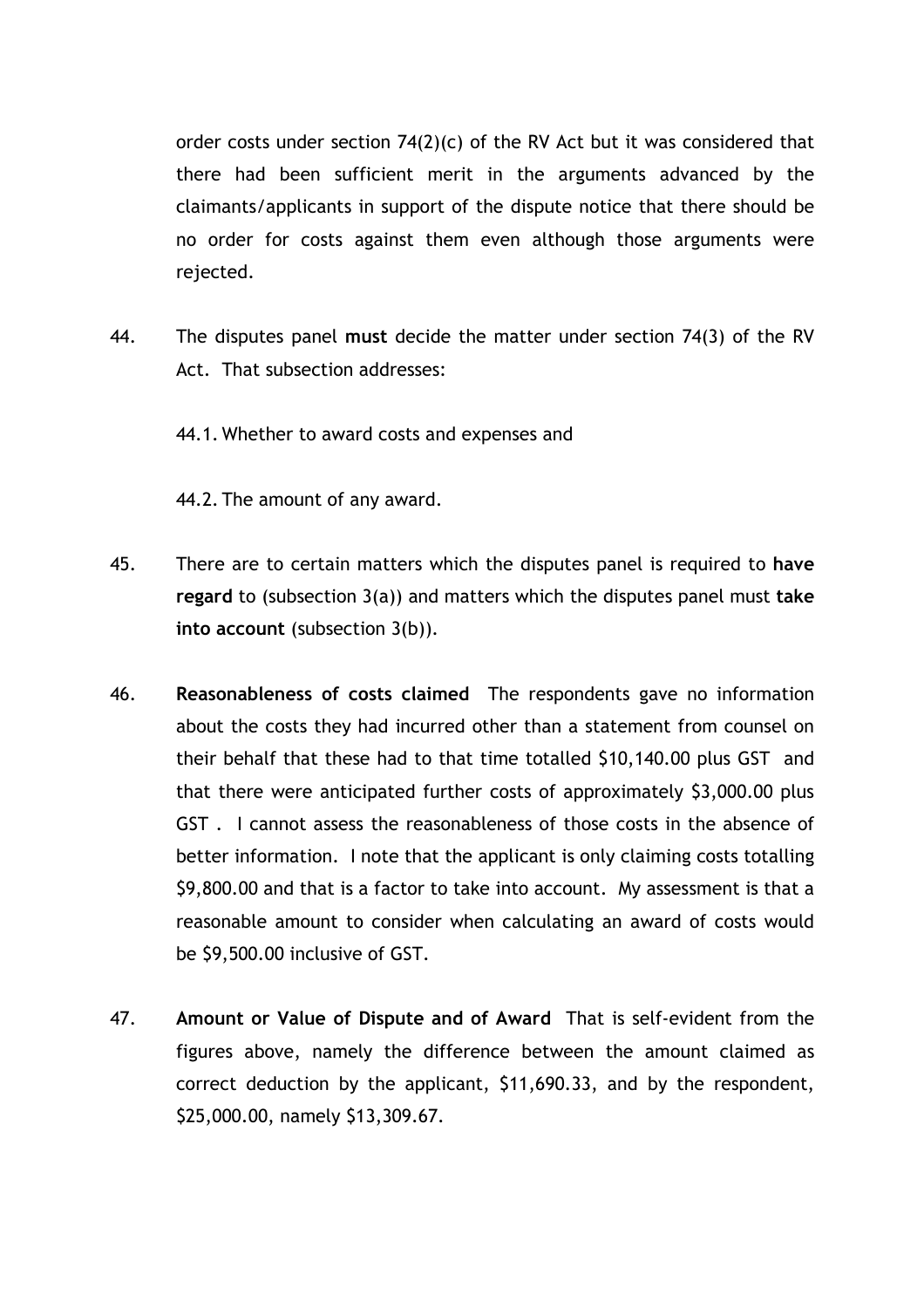- 48. Relative importance to the Parties I do not perceive that the matter was any more relevant or important to the applicant or the respondents. It might be said there was an issue of "principle" on one side or the other or both, but neither party presented the dispute as being one of significant importance. There may be some "flow on" effect for the village operator if there are other parties aware of the circumstances and are in a similar position, but there was no evidence of this.
- 49. Conduct of the parties There was nothing in the conduct of the parties or their counsel which would militate in favour of, or against, any normal award of costs.

## Outcome and ruling

- 50. I think that the respondents are entitled to a contribution to their costs.
- 51. The primary responsibility for disposal of disputes under the RV Act lies with the village operator including the initial responsibility for payment of the disputes panel costs. In this case the village operator/respondents have met the disputes panel costs in full and are not seeking a contribution.
- 52. There was not significant merit in the arguments advanced for the applicant. The documents presented were crystal clear as to their meaning and it was significantly optimistic on the part of the applicant to think that part of the contractual documents could be an enforced while other parts (those which referred expressly to the Variation of Lease and its terms) could be ignored.
- 53. It is axiomatic rule of law that a person cannot be bound to a contract who is not a party to it.